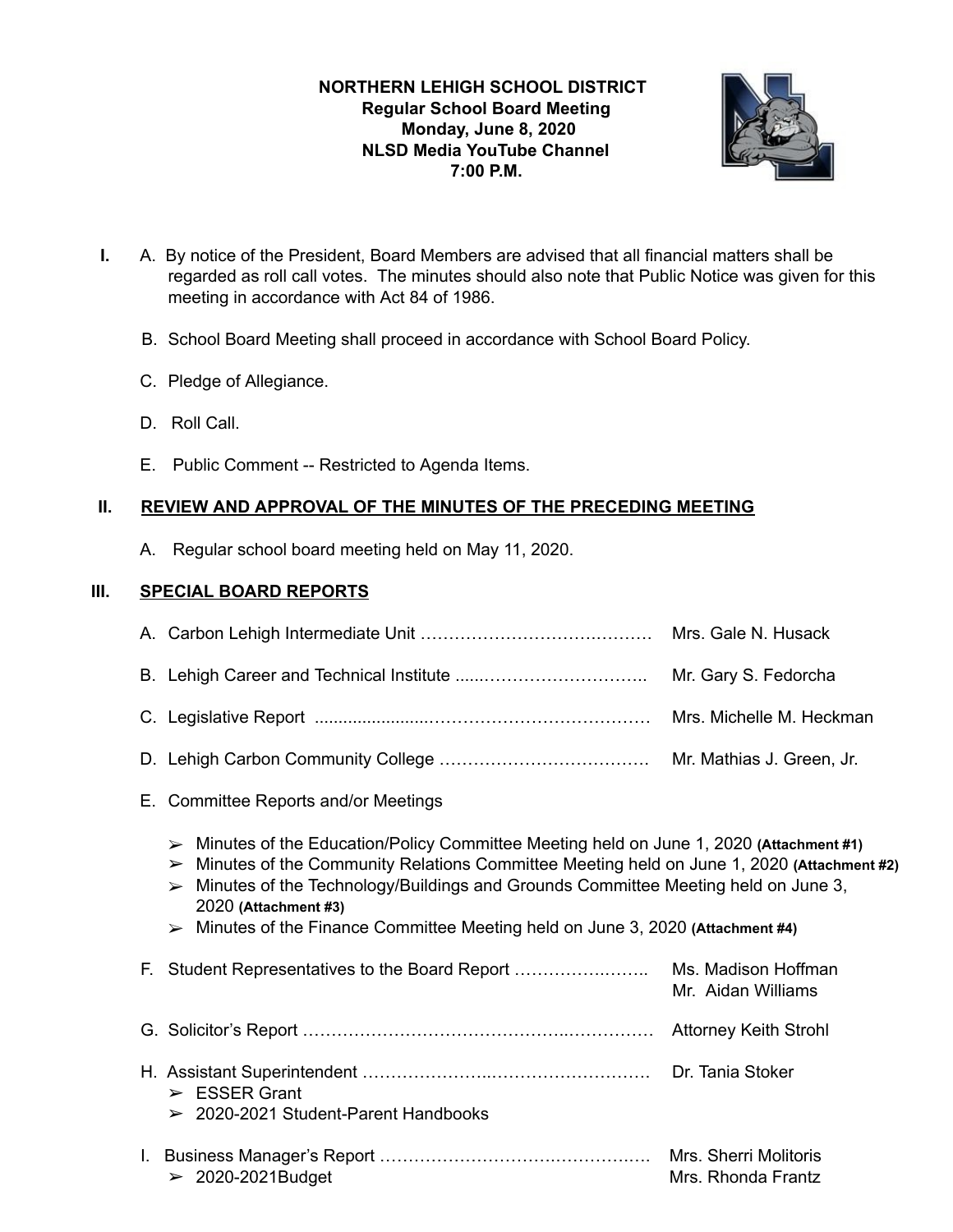- J. Superintendent's Report……………………………………………... Mr. Matthew J. Link
	- ➢ Recognition of Madison Hoffman Student Representative to the Board
	- ➢ Donations Education Foundation, Tri County Team Wear, Giant, Diamond Fire Company & Diamond Fire Company Ladies Auxiliary, Ballietsville Auto Service, Mr. & Mrs. James Oncheck, Old Post Inn Group
	- $\blacktriangleright$  Graduation July 24, 2020
- K. An executive session will be held at 6:00 p.m. via Google Meet.

## **IV. PERSONNEL**

A. Administrative Transfer - Instructional

| Janet Bashore |                                            |
|---------------|--------------------------------------------|
| From:         | Peters Elementary School 1st Grade Teacher |
| To∶           | Peters Elementary School 2nd Grade Teacher |
| Salary:       | No change in salary                        |
| Effective:    | August 25, 2020                            |
|               |                                            |

- B**.** Retirement/Resignation
	- 1. With regret, accept the retirement resignation of Connie Graaf from her position as Cook's Helper at Peters Elementary School, effective June 5, 2020. Ms. Graaf will be retiring from the Northern Lehigh School District after 4 years of service
	- 2. Accept the resignation of Jessica Ortiz from her position as Slatington Elementary School paraprofessional, effective June 5, 2020.

## C. Family Medical Leave

Approve the request of employee #7146 to take a family medical leave of absence for the birth of a child, beginning on August 25, 2020. Employee is requesting to use accumulated sick days. Upon exhaustion of eligible days, employee is requesting a twelve week family medical leave. Upon exhaustion of family medical leave, and in accordance with Appendix D of the 2017-2021 NLEA Collective Bargaining Agreement, employee is requesting a child-rearing leave of absence. Employee plans to return to her teaching position at the beginning of the second semester of the 2020-2021 school year, on or about January 26, 2021.

D. Detention Supervisors

Approve to appoint the following person as Secondary Detention Monitor for the Senior High School for the 2020-2021 school year. Work will be on an as needed basis and compensation will be at a salary of \$20.00 per hour worked:

Julie Everett

## E. Middle School Administrative Detention Supervisor

Approve to appoint Debra Knerr and Jacqueline Schuck as Administrative Detention Supervisors in the Middle School. Mrs. Knerr will cover the Monday detentions from 2:20 p.m. to 3:20 p.m. and Mrs. Schuck will cover the Wednesday detentions from 2:20 p.m. to 3:20 p.m. They will work throughout the 2020-2021 school year on Mondays and Wednesdays that warrant detention coverage. Salary will be \$20.00 per hour worked.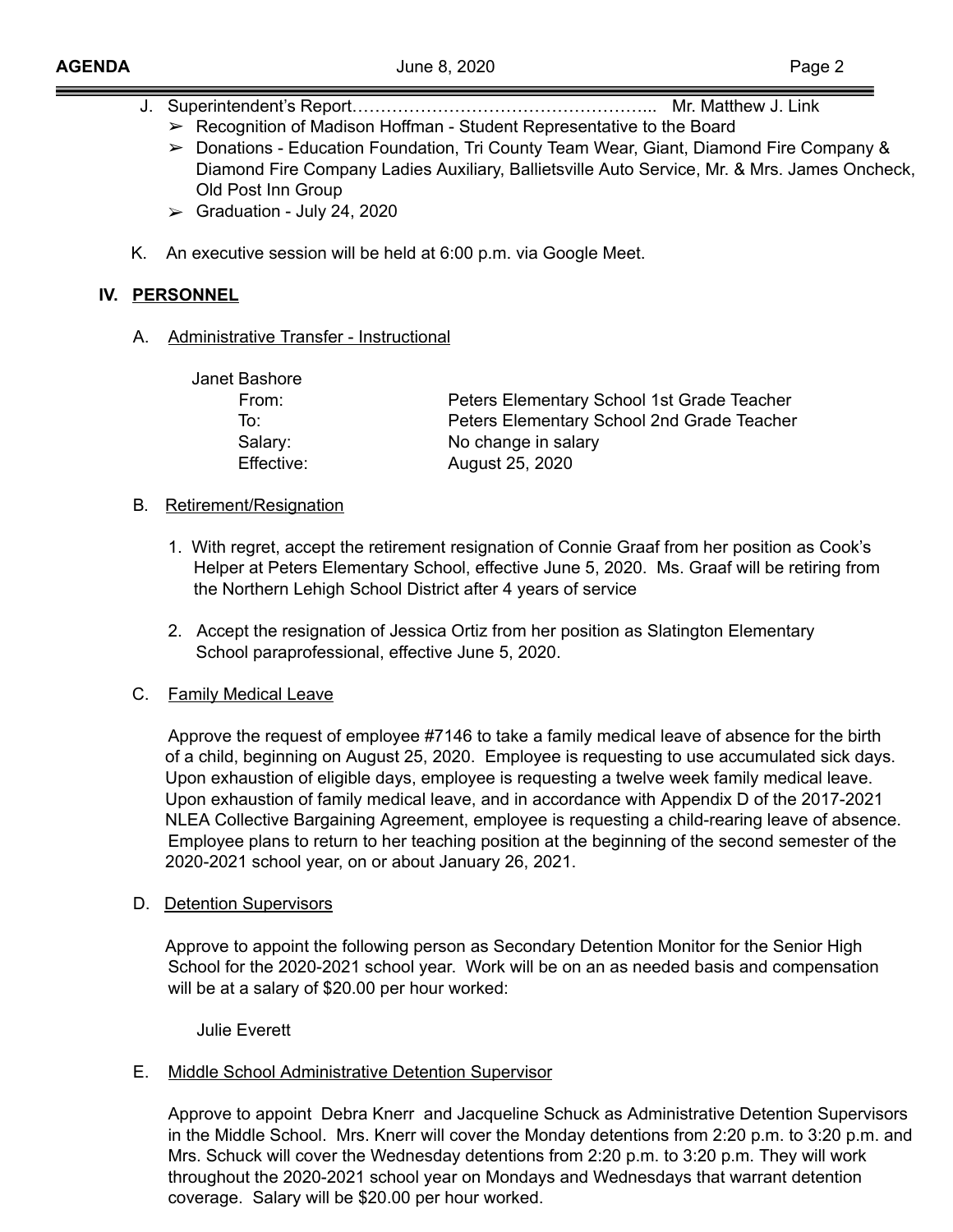#### F. Co-Curricular Change of Status

Approve the motion to change the status of Jenna Hoffert, Spanish Club Advisor - \$600.00, which was originally approved at the October 14, 2019 school board meeting, to Jenna Hoffert, Spanish Club Advisor - Shared Stipend - \$300.00.

G. Co-Curricular Appointment 2019-2020

|    | Sarah Kunkle                        | Spanish Club - Shared Stipend       | \$300.00   |
|----|-------------------------------------|-------------------------------------|------------|
| Н. | Co-Curricular Appointment 2020-2021 |                                     |            |
|    | Megan Leadbetter                    | <b>Assistant Field Hockey Coach</b> | \$3,173.00 |
|    | Co-Curricular Volunteer 2020-2021   |                                     |            |

Janelle Morales MS Cheerleading Coach

J. Amend Middle School Foriegn Language Club Final Application

Approve to amend the motion for the Middle School Foreign Language Club Final Application, which was approved on May 11, 2020, to read the Northern Lehigh Education Association has recommended a stipend for Blasia Dunham of \$1,000.00 for the 2020-2021 school year. Per Policy #122, the stipend for the first year of a club, 2019-2020, is \$200.00.

## **V. POLICY**

## A. Board Policy First Reading

- 1. Approve school board policy #216 Pupils Student Records, as presented after first reading. **(Attachment #5)**
- 2. Approve school board policy #237 Pupils Electronic Devices, as presented after first reading. **(Attachment #6)**
- 3. Approve school board policy #335 Employees Family and Medical Leaves, as presented after first reading. **(Attachment #7)**
- 4. Approve school board policy #805 Operations Emergency Preparedness, as presented after first reading. **(Attachment #8)**
- 5. Approve school board policy #805.1 Operations Relations with Law Enforcement Agencies, as presented after first reading. **(Attachment #9)**
- B**.** Board Policy Second Reading
	- 1. Approve school board policy #214 Pupils Class Rank, as presented after second reading. **(Attachment #10)**
	- 2. Approve school board policy #626 Finances Federal Fiscal Compliance, after second reading. **(Attachment #11)**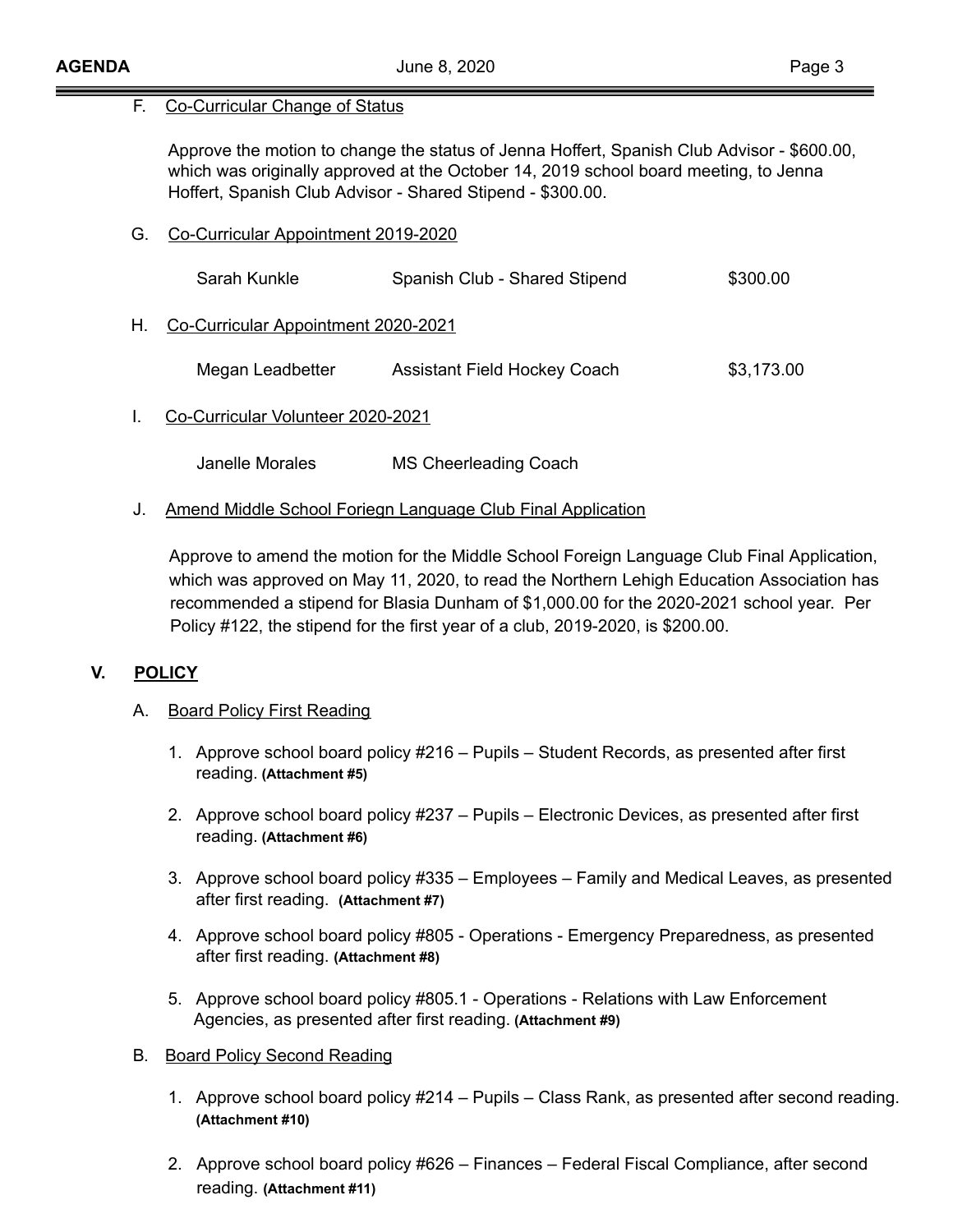- 3. Approve school board policy #705 Property Facilities and Workplace Safety, after second reading. **(Attachment #12)**
- C. Student Representative to the Board

Approve Paige Craddock as Student Representative to the Board for the 2020-2021 school year. Paige has been appointed as the junior representative to the board and will serve from September 2020 through June 2022. Aidan Williams will serve as the senior student representative to the board until June 2021.

- D. Student-Parent Handbook Changes
	- 1. Approve the changes to the Elementary School Student-Parent Handbook as presented.  **(Attachment #13)**
	- 2. Approve the changes to the Middle School Student-Parent Handbook as presented. **(Attachment #14)**
	- 3. Approve the changes to the High School Student-Parent Handbook as presented.  **(Attachment #15)**

#### **VI**. **CONFERENCES**

#### **VII. CURRICULUM AND INSTRUCTION**

A. Title I, Title IIA, Title III, & Title IV – 2020-2021

Approve to authorize proper officials to execute contracts for Title I, Title IIA, Title III, and Title IV for the 2020-2021 school year.

- B. Approve the final agreement with CLIU #21 for Title I Services for the 2019-2020 school year in the amount of \$6,895.00.
- C. Approve to authorize proper officials to enter into an agreement for one Northern Lehigh School District student with special needs to attend Hogan Learning Academy LLC in accordance with the promises and covenants contained in the agreement. This agreement is effective August 26, 2020 and terminates on June 4, 2021. **(Attachment #16** )
- D**.** Approve to authorize proper officials to enter into an agreement for one Northern Lehigh School District student with special needs to attend Hogan Learning Academy LLC, Extended School Year Services, in accordance with the promises and covenants contained in the agreement. This agreement is effective July 6, 2020 and terminates on August 7, 2020. **(Attachment #17)**
- E. Allow administration to sign the agreement for the CLIU Overdrive Consortium for the 2020-2021 school year to provide e-books, audiobooks and other digital content at a cost of \$2,000.00. **(Attachment #18)**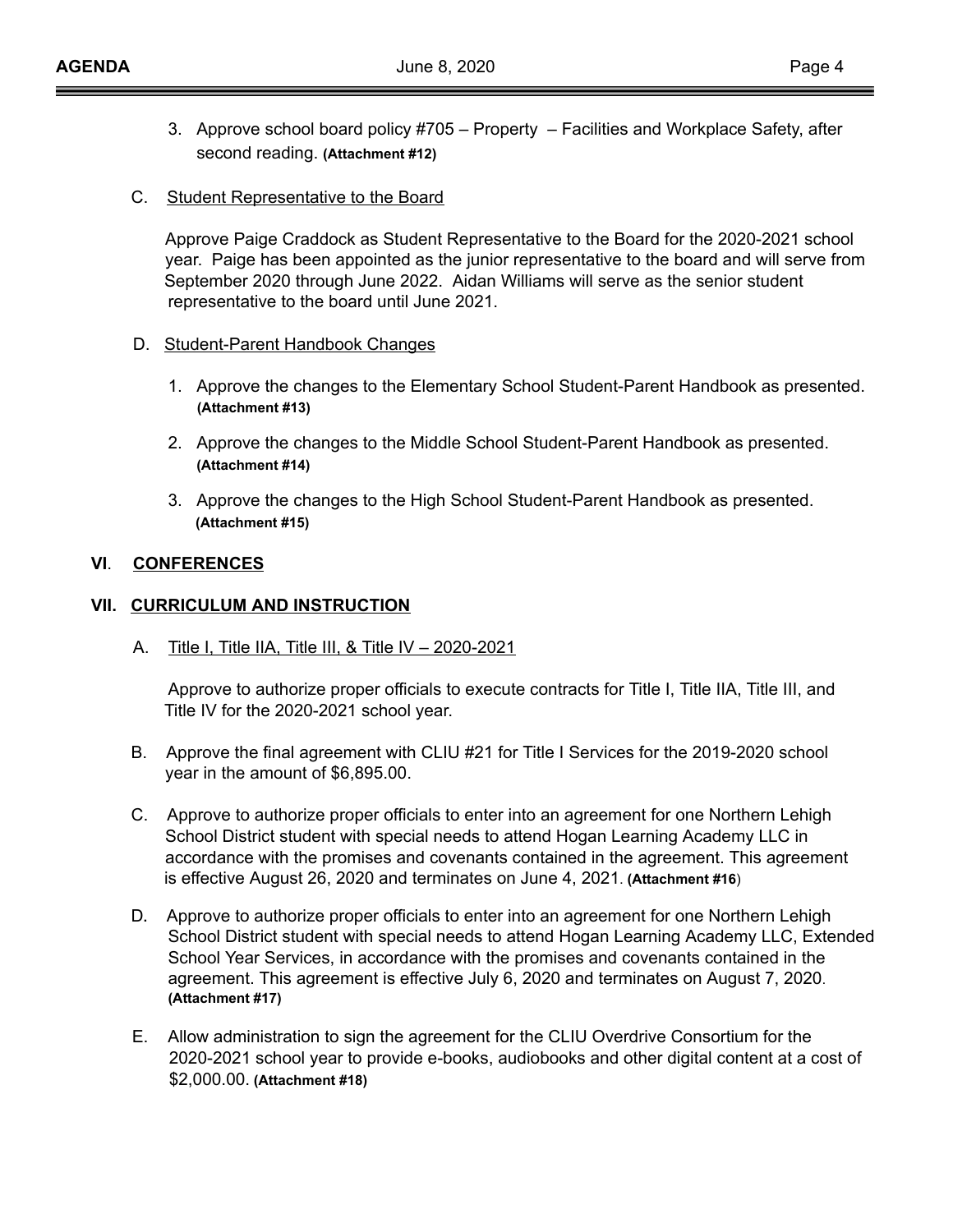- F. Approve to conduct an Extended School Year Program virtually for students with special needs from July 6-23, 2020. The planned instruction will follow the Continuity of Education Plan developed due to COVID 19 pandemic. Approve to employ Katherine Farber, Everly Kesack, Kayla Perkowski, and Ryan Stilwell for four hours per day at the Teacher Collective Bargaining Agreement amount of \$30 per hour.
- G. Allow administration to sign the CLIU TransPerfect Agreement to provide language interpreting related services as needed for the 2020-2021 school year. **(Attachment #19)**
- H. Authorize Community Services for Children to operate the Head Start Pre-K program at Peters Elementary School from August, 2020 through July, 2021. The only obligation to the district is to provide one classroom. **(Attachment #20)**

## **VIII. OLD BUSINESS**

## **IX. NEW BUSINESS**

- A. Approve to extend the contracts for one year with no changes between the Northern Lehigh School District and the Co-Director of Business Affairs/Human Resources and Co-Director of Business Affairs/ Payroll & Employee Benefits.
- B. Approve the agreement between the Northern Lehigh School District and Northwestern Lehigh School District to assign a food service supervisor on an hourly basis from July 1, 2020 until June 30, 2021, as per the attached agreement. **(Distributed to Board Members Only)**
- C. Motion to set the graduation date for the 2019-2020 school year for July 24, 2020, to be held either virtually or in person based on guidance from the governor's office and the Pennsylvania Department of Education.

## **X. FINANCIAL**

- A. Approve the Following Financial Reports:
	- 1. General Fund Account month of May, 2020
	- 2. NLHS Scholarship Account months of April & May, 202
	- 3. PE, NLMS, NLSH Student Activities/Clubs Account months of April & May, 2020
	- 4. SE Student Activities/Clubs Account months of March-May, 2020
	- 5. Cafeteria Fund month of May, 2020
- B. Approve the Following List of Bills:
	- 1. General Fund months of May and June, 2020
	- 2. Cafeteria Fund months of May and June, 2020
- C. Allow business office to complete additional budgetary transfers for the 2019-2020 end of year audit.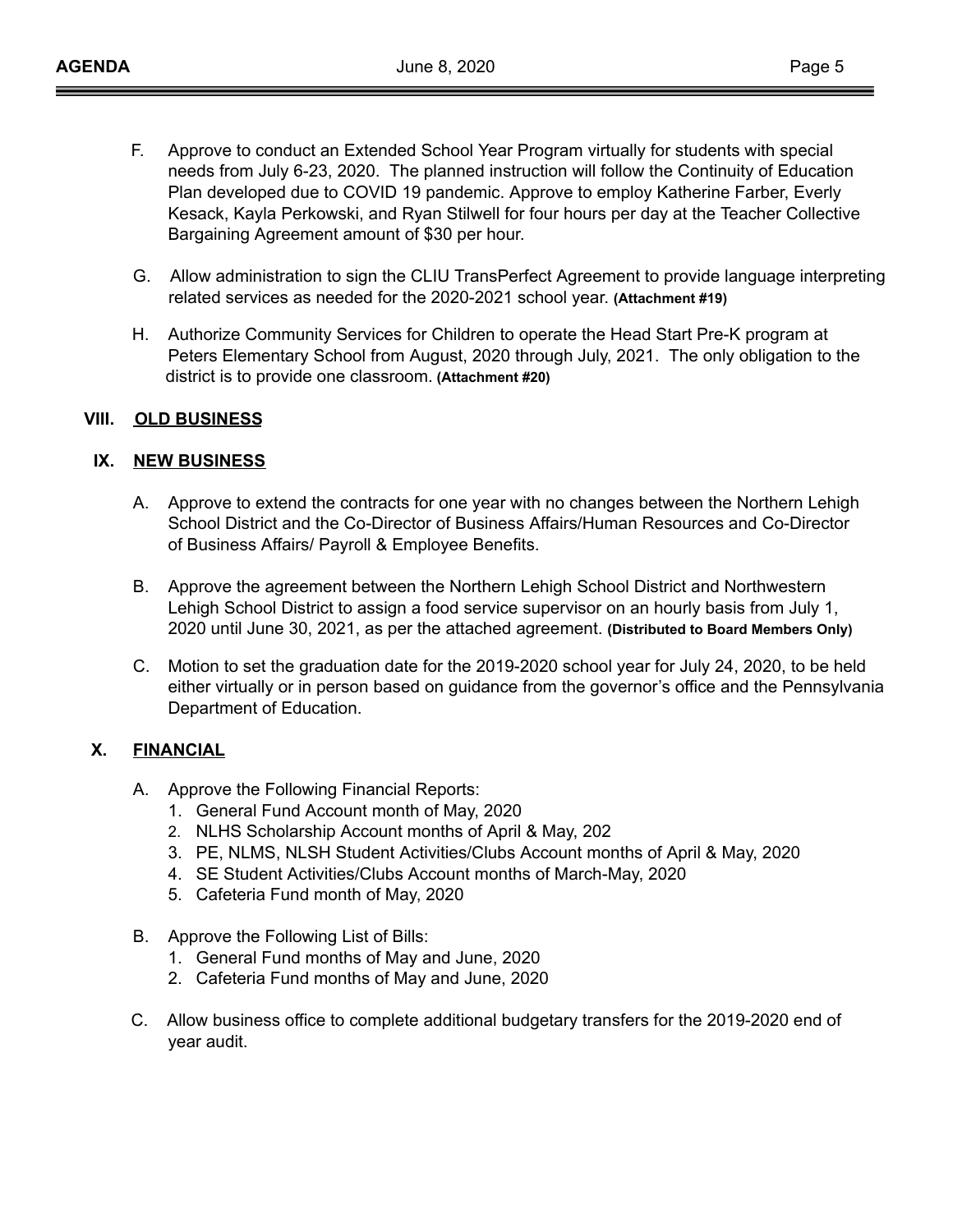D. Approve a five (5) year service agreement with J.P. Mascaro and Sons for trash removal and recycling collection beginning July 1, 2020 at a total cost of \$150,112.20. **(Attachment #21)** 

| COST        |
|-------------|
| PER YEAR    |
| \$27,068.40 |
| \$28,428.00 |
| \$29,973.00 |
| \$31,518.00 |
| \$33,124.80 |
|             |

- E. Appoint Willis Towers Watson as the district insurance broker for Property, Casualty, & Liability insurance for the 2019-2020 school year.
- F. Award insurance coverage for the 2020-2021 school year to the following companies:
	- 1. Commercial Package and Automobile (Vehicle Liability, General Liability Property Insurance and Boiler and Machinery) Graphic Arts Mutual (Utica) Insurance Company - \$90,717.00. The premium is an increase of \$3,878.00 over last year's rate.
	- 2. Commercial Umbrella Liability Insurance Crum & Forster 19,578.00. The premium is an increase of \$704.00 over last year's rate.
	- 3. School Leaders Error and Omissions Liability American International Group, Inc. \$30,524.00. There is no increase over last year's rates.
	- 4. Law Enforcement Liability for School Police Officers Greenwich Insurance Company - \$2,754.00. The premium is an increase of \$365.00 over last year's rates.
	- 5. Cyber Security Liability American International Group, Inc. \$8,075.00. The premium is an increase of \$537.00 over last year's rates.
- G. Approve to renew the following expiring bonds for the 2020-2021 fiscal year through Willis of Pennsylvania, Inc.:
	- 1. A \$50,000 Board Secretary Bond for the term of July 1, 2020 to July 1, 2021 at an annual premium of \$175.00.
	- 2. A \$50,000 Board Treasurer Bond for the period July 1, 2020 to July 1, 2021 at an annual premium cost of \$269.00.
- H. Appoint Axis Insurance Company as the 2020-2021 Student Accident and Athletic Insurance Carrier beginning August 5, 2020. The renewal rate is \$25,250.00, to include all interscholastic sports, band and cheerleading. Voluntary school coverage is \$22.00 for the school time rate and \$88.00 for the 24-hour rate. There is no increase over last year's rate.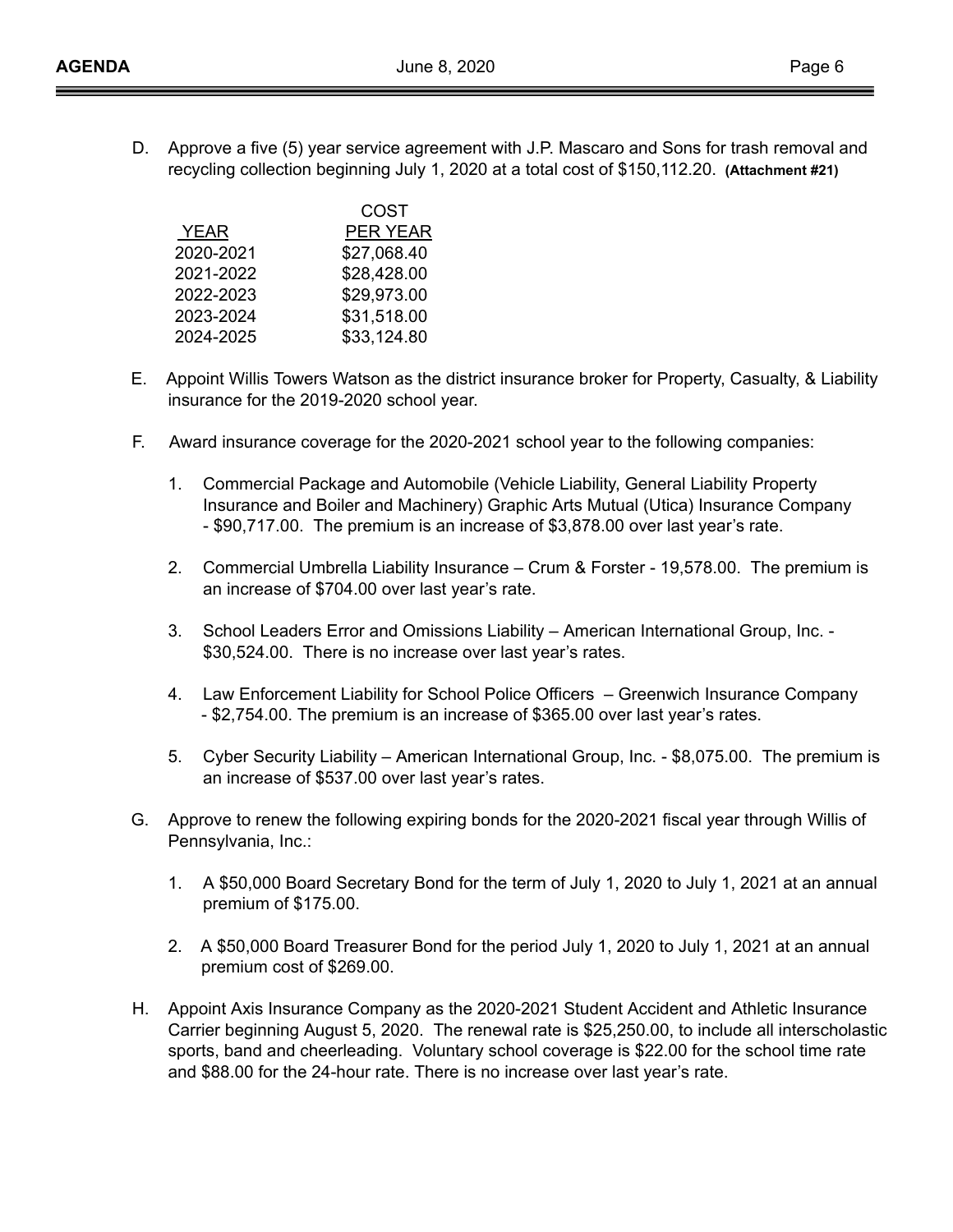I. Authorize the following financial institutions to act as approved depositories for school district funds and/or temporary investments. The Northern Lehigh School Board further authorizes the following financial institutions to transfer funds on deposit to any other bank for the credit of the Northern Lehigh School District. The Board further authorizes the Business Manager and/or Superintendent to enter into agreements, supplements or amendments to agreements to implement the foregoing operations for the 2020-2021 school year.

| Key Bank                  | <b>Prudential-Bache Government Securities Trust</b>    |
|---------------------------|--------------------------------------------------------|
| Wells Fargo National Bank | Pennsylvania Local Government Investment Trust (PLGIT) |
| TD Wealth                 | Key Bank Capital Markets                               |

- J. Approve to grant permission to the business office to pay general fund and capital projects bills that are scheduled for payment during the month of July as required by contract. There is no scheduled board meeting in July.
- K. Approve to commit and/or assign portions of the June 30, 2020 fund balance for the following purposes (actual amounts to be determined after completion of the 2019-2020 end of year audit):

| <b>PSERS Increase</b>     |  |
|---------------------------|--|
| Health Insurance Premiums |  |
| Technology                |  |

Replacement Equipment ong Range Maintenance

L. School Physician

Approve to appoint Dr. Nicole Sully and Dr. Amy Gourniak of Parkland Family Health Center as school physicians for the 2020-2021 school year. The fee for grade level physicals wil be \$20.00 per physical needed. Consultant services will be provided at no charge.

M. Approve the addendum to the Brandywine Transportation Contract for the 2019-2020 school year due to the mandatory closure of schools due to COVID-19 pandemic, and in accordance with Act 13 of 2020. **(Attachment #22)** 

## **XI. LEGAL**

- A. Approve to appoint King Spry Herman Freund & Faul, LLC as special counsel for the 2020-2021 school year for services as outlined in the agreement. The hourly rate will be \$185.00 per hour for partners and associates, and \$95.00 per hour for paralegals. There is no change from last year's rates.
- B. Approve the Settlement Agreement and Release in regards to student #2490068. **(Copies distributed to board members only)**

## **XII**. **CORRESPONDENCE**

## **XIII**. **INFORMATION**

A. Minutes of the Carbon Lehigh Intermediate Unit 21 Board of Directors meeting held on April 20, 2020.